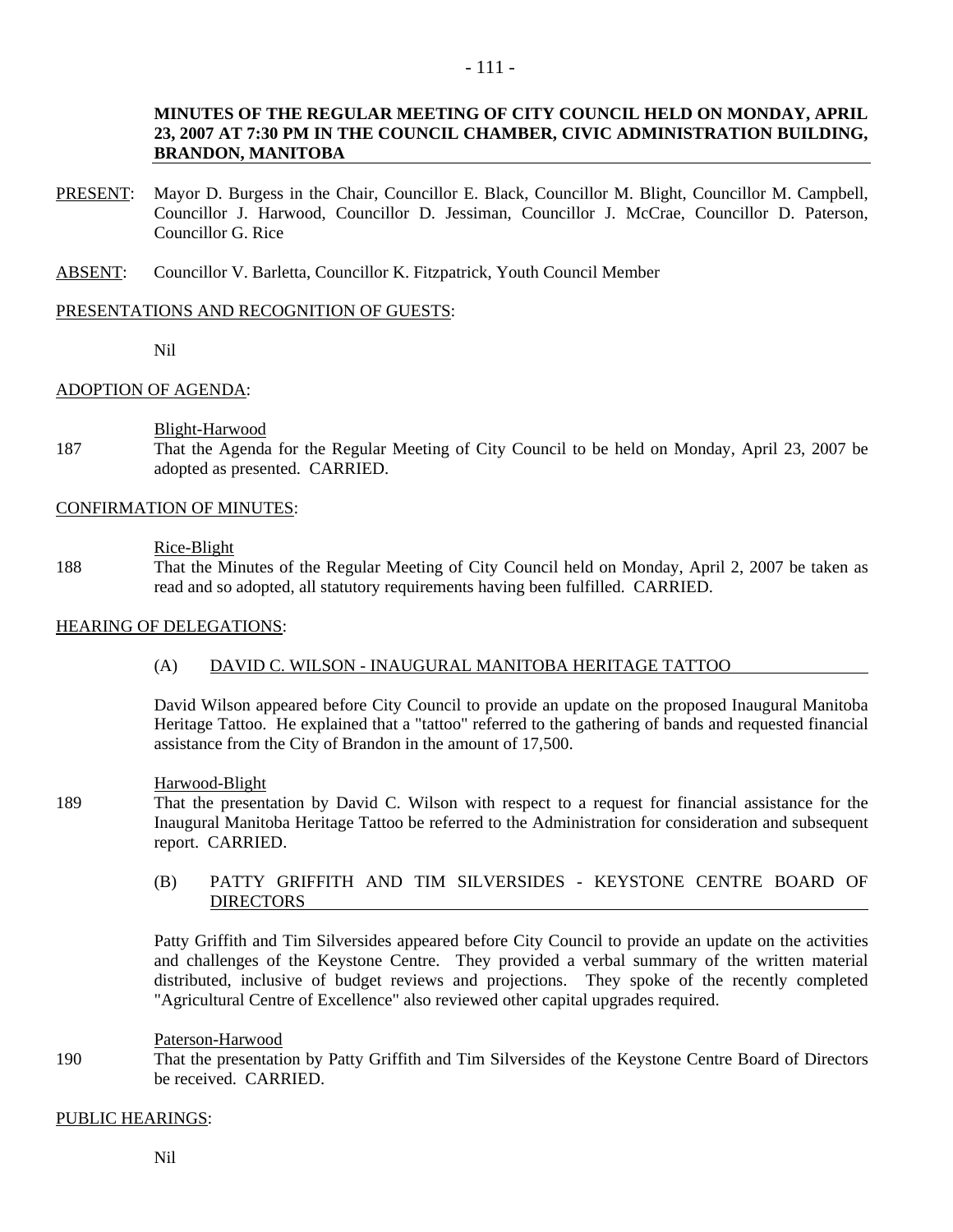### COMMUNICATION & PETITIONS:

Nil

### COMMITTEE REPORTS:

#### (A) GRANTS REVIEW COMMITTEE REPORT APRIL 10, 2007

Considered was a report from the Grants Review Committee dated April 10, 2007 with respect to grant allocations for the year.

#### Campbell-Paterson

191 That the report of the Grants Review Committee dated April 10, 2007 be received. CARRIED.

# Campbell-Jessiman

192 That the sum of One Hundred Ninety-Two Thousand Five Hundred Thirty-Five Dollars (\$192,535.00) be distributed as grants for the year 2007 to those organizations and groups included in the List of Recommended Grant Recipients - 2007 attached to the Grants Review Committee report dated April 10, 2007. CARRIED.

# (B) JOINT TASK FORCE - BRANDON SCHOOL DIVISION AND CITY OF BRANDON VERBAL REPORT APRIL 23, 2007

 Brandon, Manitoba April 23, 2007

Mayor and Council City of Brandon

Councillor Blight provided a verbal report on the recent Task Force Meeting with the Brandon School Division and City of Brandon. He reported that the committee had discussed various issues including transportation, the crosswalk on 22nd Street, increased participation in recreation plans between the two organizations, the success of the recently established Speakers' Roster, and school fees with respect to students who are less fortunate. He extended his thanks to the Property and Traffic Coordinator for providing pedestrian statistics and advised that the committee would continue to meet.

#### Harwood-Rice

193 That the verbal report by Councillor Blight with respect to the Joint Task Force Committee be received. CARRIED.

# ENQUIRIES:

# (123) 18TH STREET AND BRANDON AVENUE - NOISE AND VANDALISM CONCERNS

Councillor McCrae referred to recent complaints from area residents regarding noisy and disruptive groups in the vicinity of 18th Street and Brandon Avenue. He noted that he had received numerous calls from area residents who expressed concern about the increased noise levels and vandalism in the area. He further noted that the problem arose when groups headed out walking from local drinking establishments after they closed and enquired whether or not these establishments were monitored by the Brandon Police Service and/or the Manitoba Liquor Control Commission to prevent excessive or underage alcohol consumption.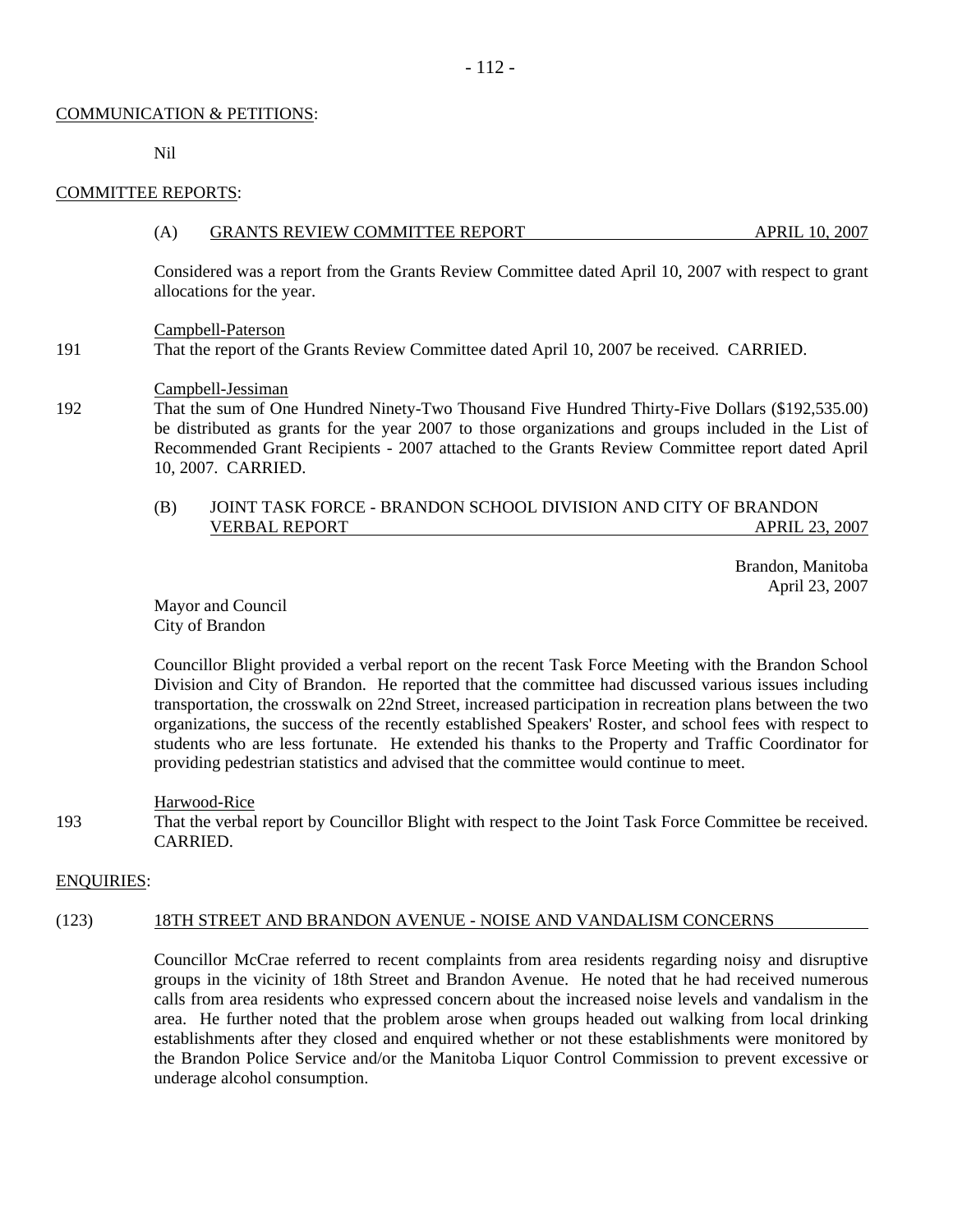# (124) VAGRANCY - 18TH STREET TO 26TH STREET AND PARK AVENUE TO BRANDON AVENUE

stated that with increased Police presence those occurrences would be reduced.

Councillor McCrae referred to increased vagrancy and loitering problems in the vicinity of 18th Street and 26th Street between Park Avenue and Brandon Avenue and requested that the area be monitored by the Brandon Police Service to deter such behavior.

His Worship the Mayor agreed to take this matter under advisement.

# (125) BICYCLE SAFETY - MAPLE LEAF EMPLOYEES

Councillor Blight noted that he had witnessed, on more than one occasion, Maple Leaf employees riding their bicycles on the wrong side of the road and not wearing reflective vests. He enquired whether or not the issue of bicycle safety could be addressed with Maple Leaf.

His Worship the Mayor agreed to take this matter under advisement.

#### (126) PESTICIDE BY-LAW BUFFER ZONES

Councillor Rice reported that he had met with staff from the City of Brandon Parks Department whereby he had requested and received a map of the pesticide by-law buffer zones in the South Centre Ward and enquired whether or not all Councillors could be provided with copies of same for their respective wards.

His Worship the Mayor agreed to take this matter under advisement.

# (127) MANITOBA HOUSING UNIT ON 1200 BLOCK 9TH STREET - MANHOLE INSTALLATION

Councillor Rice referred to a recent sewer back-up in the Manitoba Housing Unit on the 1200 Block of 9th Street. He reported that he had been advised by City staff that the manhole which was installed when the building was constructed was not sufficient and enquired whether or not replacement costs for same could be cost shared between Manitoba Housing and the City of Brandon.

His Worship the Mayor agreed to take this matter under advisement.

#### (128) PROPOSED TIM HORTON'S LOCATION - MCDIARMID DRIVE AND VICTORIA AVENUE

Councillor Harwood referred to the proposed location for a new Tim Horton's Restaurant at McDiarmid Drive and Victoria Avenue and expressed concern regarding increased traffic in the area. He enquired whether or not this issue had been taken into consideration.

His Worship the Mayor advised that a traffic count had already been conducted and Councillors would be provided with copies of same. He further advised that because this property was already zoned properly and no variance was required, City Council would not be involved in this matter.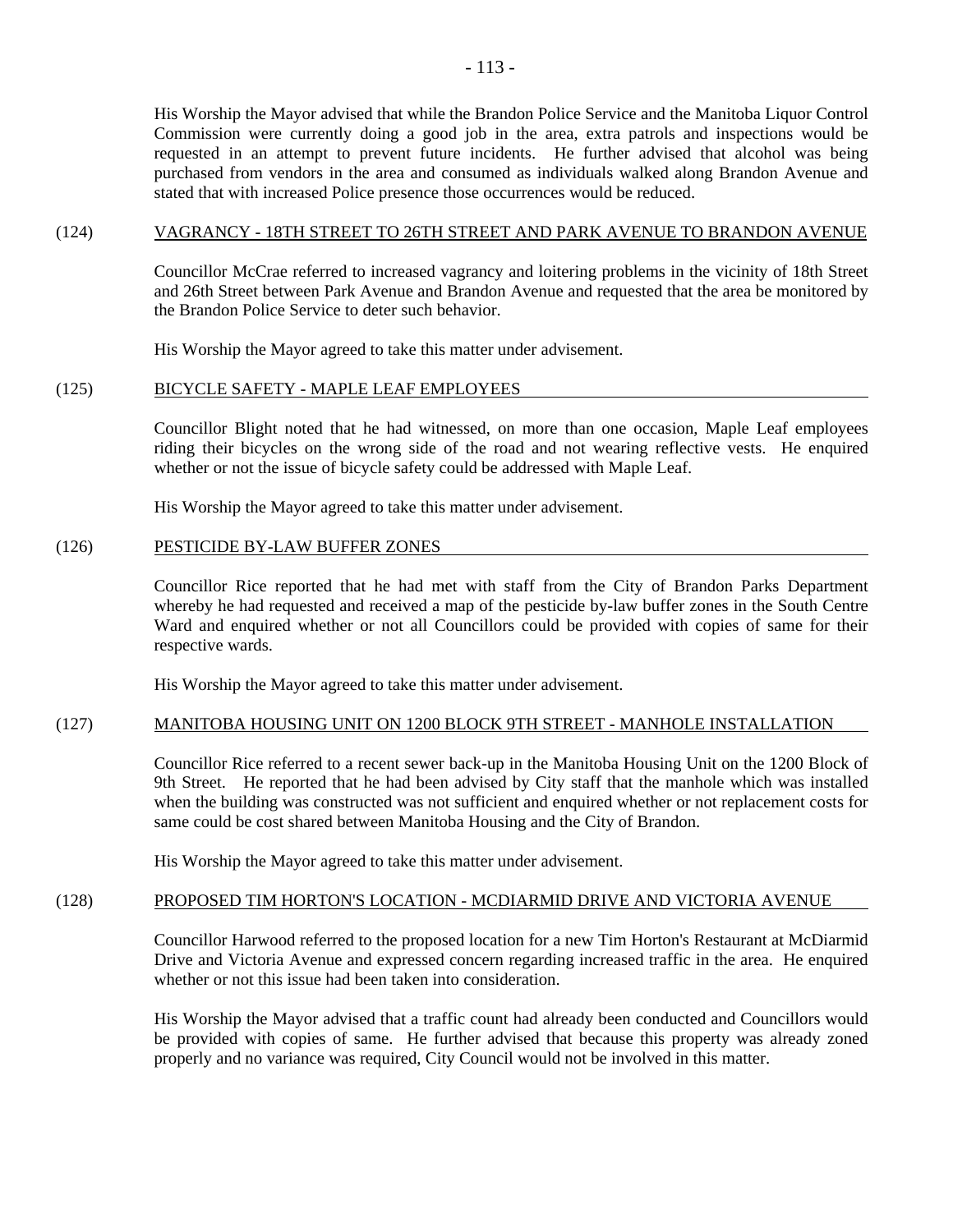### (129) VAGRANCY AND LOITERING IN THE VICINITY OF THE 8TH STREET BRIDGE

Councillor Paterson referred to Councillor McCrae's previous enquiry with respect to vagrancy and advised that he had also received phone calls recently whereby area residents had expressed concern about homeless people sleeping under the 8th Street Bridge. He further advised that residents in his ward had also expressed concern about outside drinking parties in the area and enquired whether or not this issue could be dealt with by the Brandon Police Service.

His Worship the Mayor noted that police enforcement was not always necessary and that there were various local agencies who provided various forms of assistance to the homeless. He agreed to take this matter under advisement.

Further to the above enquiry, Councillor Black noted that funds to assist with homelessness were available from various Province of Manitoba sponsored programs and enquired whether or not same could be investigated.

His Worship the Mayor agreed to take this matter under advisement.

# (130) GREEN ACRES WARD - ABSENTEE PROPERTY OWNER ISSUES

Councillor Jessiman referred to a previous enquiry by Councillor McCrae and noted that he had a similar problem in the Green Acres Ward whereby there was an absentee property owner and the various tenants in the building had caused much grief for the neighbors. He noted that he had the property address and enquired whether or not the Brandon Police Service could be asked to contact the property owner to rectify the problems.

His Worship the Mayor advised that Councillor Jessiman could provide the address to the Police Service but noted that the Police would only deal with enforcement of the law with those who committed the offences and that they were not required to contact the property owners. He further advised that if the issue was in regards to the property not being properly taken care of, the Building and Property Standards By-law would be enforced by the City of Brandon Building Inspectors who would contact the property owner. He agreed to take this matter under advisement.

# (131) TENDERS FOR 9TH STREET AND MARYLAND AVENUE DETENTION POND

Councillor Campbell referred to the detention pond work to be completed on 9th Street and Maryland Avenue and advised that she was aware the tenders had been sent out but enquired whether or not submissions had been received and further, whether or not a start date had been established.

His Worship the Mayor confirmed that the tenders had been sent out, however, they had not closed as of yet therefore, no start date had been established.

# (132) PROPOSED DEVELOPMENT SOUTH OF MARYLAND BETWEEN 9TH AND 13TH STREET

Councillor Campbell referred to By-law No. 6863 for the rezoning of property located south of Maryland Avenue between 9th and 13th Streets. She enquired whether or not the engineering requirements for the proposed housing project had been investigated to ensure the new development did not add to already existing problems in the area.

His Worship the Mayor advised that the matter could be discussed by City Council when the By-law was presented for second and third readings.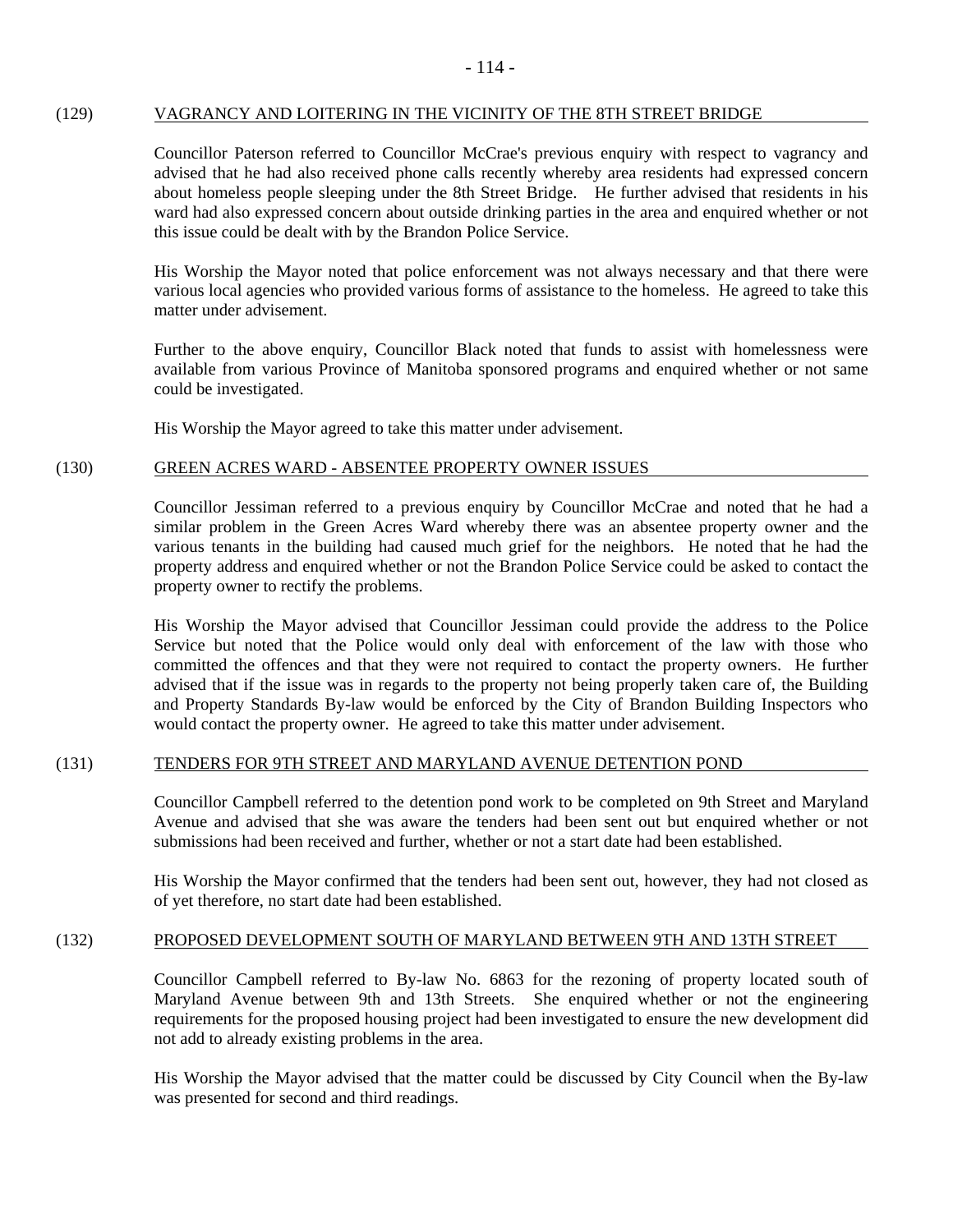#### (133) CENTRE VENTURE ENTERPRISE FOR DOWNTOWN REDEVELOPMENT

Councillor Black referred to recent discussions surrounding the formation of a centre venture enterprise for downtown redevelopment in the City of Brandon, similar to the program currently operated in Winnipeg and enquired whether or not there was any further information which could be shared.

His Worship the Mayor advised that funding for the program had been announced as part of the Provincial Budget on April 4, 2007. He noted that the with the upcoming Provincial Election there would be no further information forthcoming from the Provincial Government at this time, however funding requirements, division of same, structure, etc. could be researched by the City in the interim.

# (134) ASSOCIATION OF MANITOBA MUNICIPALITIES RESOLUTION REGARDING BEVERAGE CONTAINERS

Councillor Black referred to a motion passed by City Council and the Association of Manitoba Municipalities (AMM) whereby AMM would lobby the Provincial Government for a recycling system for beverage containers in Manitoba, similar to the system currently operating in Saskatchewan. He enquired if AMM could be contacted for a status report on this issue.

His Worship the Mayor agreed to take this matter under advisement.

#### (135) FIRST STREET AND ROSSER AVENUE EAST SITE CLEAN-UP

Councillor Black referred to the issue of the clean-up at the First Street and Rosser Avenue East location which His Worship the Mayor had discussed during his recent State-of-the-City Address. He enquired as to the timelines for clean-up to begin and whether or not same could be advanced.

His Worship the Mayor responded that while he agreed the site needed to be looked after as soon as possible, there was a requirement for a Human Health Risk Assessment to be completed before cleanup could even begin and the Assessment was expected to be completed by the Spring of 2008, after which clean-up was expected to commence. He advised that he would be in contact with the Province to enquire whether or not the process could be expedited.

Councillor Black further enquired whether or not the above noted Assessment would have been required if the site had been approved for other developments.

At the request of the Chair, the City Manager responded that the Human Health Risk Assessment was a requirement of Manitoba Conservation before clean-up could begin; however, if the site had been approved for other development, a remediation plan would have been required to be approved, which would have included a commitment to ensure the site and the surrounding area was safe.

# (136) UNSIGHTLYNESS OF CANADIAN PACIFIC RAILWAY (CPR) PROPERTY AT 10TH STREET AND PACIFIC AVENUE

Councillor Harwood referred to the property at 10th Street and Pacific Avenue owned by the Canadian Pacific Railway (CPR) and noted same was becoming extremely unsightly. He enquired if CPR or the real estate agent acting on its behalf, could be contacted to clean-up the site.

His Worship the Mayor agreed to take this matter under advisement.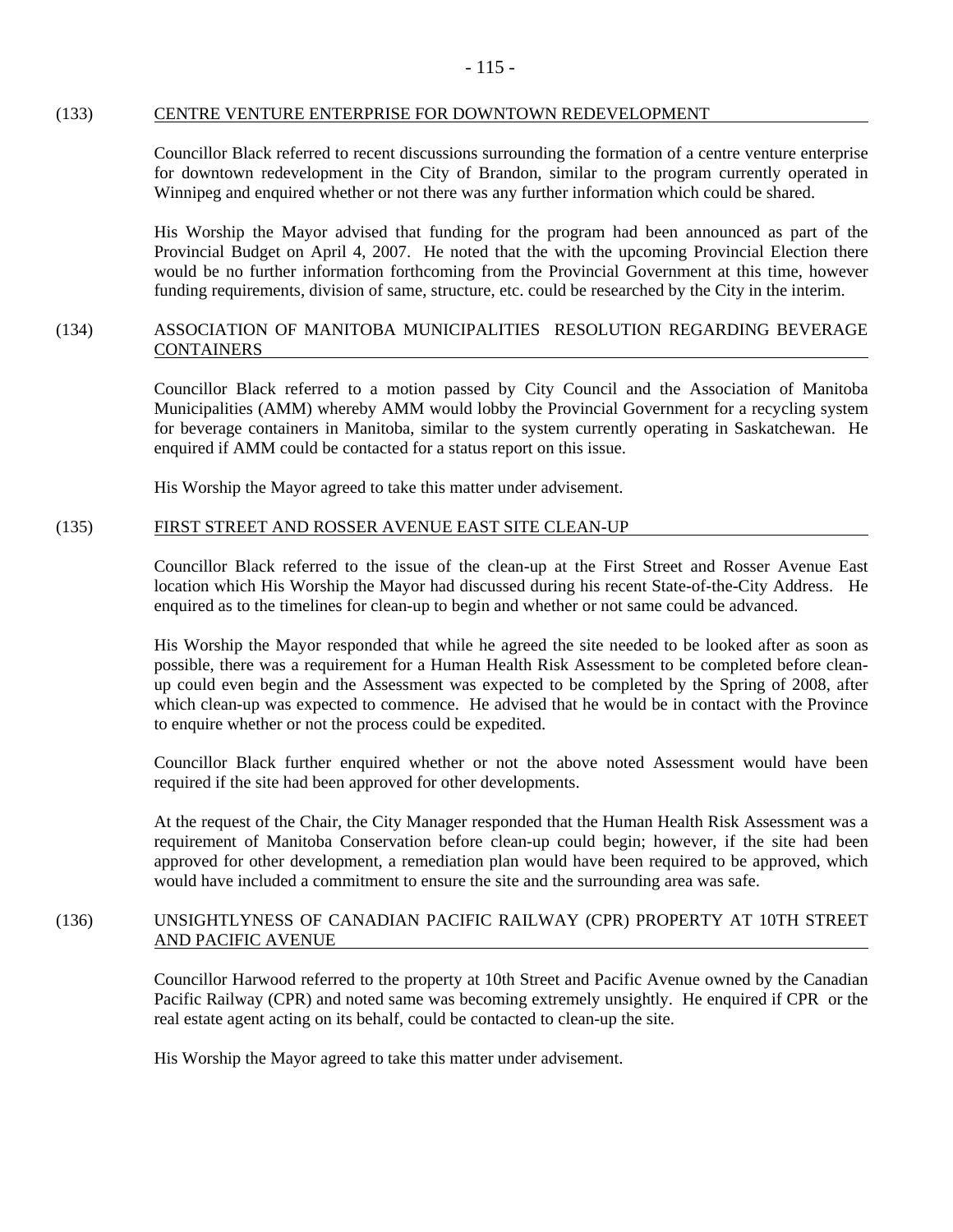### ANNOUNCEMENTS:

# MANITOBA FLYING FARMERS CONVENTION

Councillor Paterson announced that he had been pleased to represent His Worship the Mayor and City Council at the Manitoba Flying Farmers Convention held recently at the Victoria Inn.

### MANITOBA SPORTS HALL OF FAME DINNER

Councillor Paterson announced that he had been pleased to represent His Worship the Mayor and City Council at the Manitoba Sports Hall of Fame Dinner held in the Manitoba Room, Keystone Centre on Saturday, April 21, 2007. He extended accolades to the organizers and noted that this was the first time the event had been held outside of Winnipeg.

# COMMUNITY HYMN SING EVENT

Councillor Harwood announced that he had been pleased to represent His Worship the Mayor and City Council at the Community Hymn Sing Event held Sunday, April 22, 2007 at Central United Church. He noted that the event was extremely well attended and marveled at the amount of talent in Westman.

#### SOUTH CENTRE WARD MEETING

Councillor Rice announced that a South Centre Ward Meeting would be held Thursday, May 17, 2007 at the South End Community Centre and invited all to attend.

#### MANITOBA BOOK WEEK - BOOK RELEASE

Councillor Black announced that Fernwood Publishing and the Manitoba Research Alliance would be releasing a new book entitled Urban Aboriginal Community Development - In Their Own Voices, written by Jim Silver and others, at a ceremony to be held April 26, 2007 from 7:00 to 9:00 p.m. in Room 212, Clark Hall, Brandon University. He further announced that a video made by Colleen Rigot based on the book would be shown at the event and encouraged everyone to attend.

#### NATIONAL DAY OF MOURNING

Councillor Black announced that a National Day of Mourning Ceremony would be held Saturday, April 28, 2007 at 11:00 a.m. in front of the Civic Administration Building, 410 - 9th Street. The annual ceremony commemorates workers injured or killed on the job and those who suffer from or have succumbed to occupational diseases.

### CITIZENS ON PATROL MEET AND GREET

Councillor Blight announced that the Citizens on Patrol group would be hosting a meet and greet at Dinsdale Park on Sunday, April 29, 2007 starting at 3:00 p.m. and invited anyone interested in Citizens on Patrol to attend.

# MANITOBA CITIZENS ON PATROL CONFERENCE

Councillor Blight announced that the Manitoba Citizens on Patrol Program Conference would be held May 4 and 5, 2007 at the CanadInns, Keystone Centre. He noted that this was the first ever conference and approximately 200 delegates from 72 programs around Manitoba were expected to attend.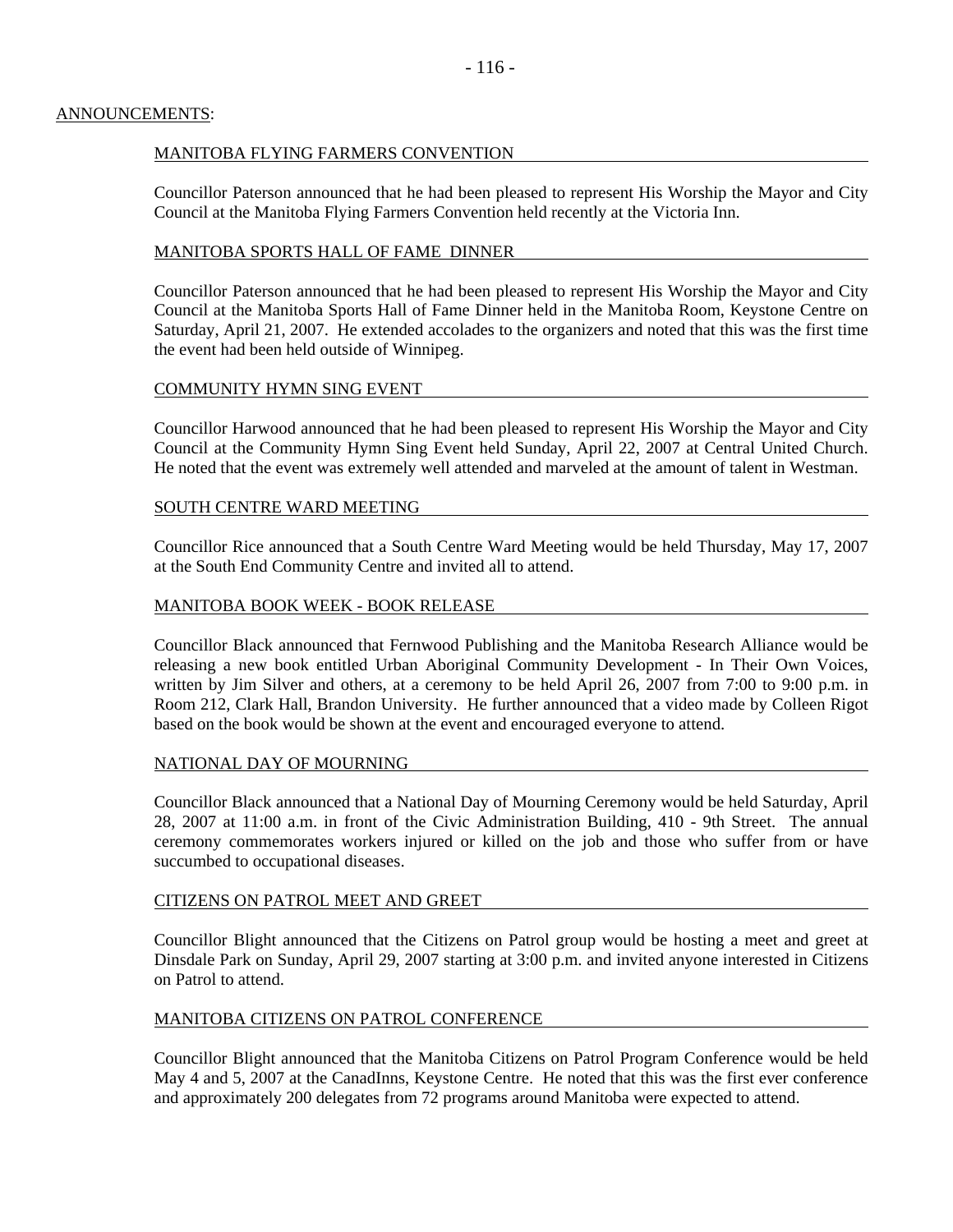### TD CANADA TRUST ARBOUR TRAILS DONATION

His Worship the Mayor announced that the TD Canada Trust Friends of the Environment Group had donated \$10,000 towards the Arbour Trails.

# WHEAT CITY GOLF COURSE MEMBERSHIPS

His Worship the Mayor announced that there were currently 100 memberships purchased for the Wheat City Golf Course this year, compared to only 11 purchased last year.

# CITY OF EDMONTON COMPARATIVE PROPERTY TAX LEVY STUDY

His Worship the Mayor reported that the City of Brandon placed third out of 28 cities across Canada in a study completed by the City of Edmonton on property tax levies. He noted that Medicine Hat, Alberta placed first with a levy of \$1575.00 per year, second was Surrey, BC with a levy of \$1593.00 per year, Brandon was third with a levy of \$1671.00 per year followed by Red Deer, Alberta with a levy of \$1736.00 per year.

# GENERAL BUSINESS:

# (A) COUNCIL AND CITIZEN APPOINTMENTS TO GENERAL MUSEUM ADVISORY COMMITTEE

City Council considered a report from the City Clerk's Department dated April 11, 2007 with respect to the above.

Black-Paterson

194 That the following appointments be and are hereby made to the General Museum Advisory Committee:

City Council Members Councillor Jeff Harwood Councillor Errol Black Councillor Doug Paterson

Citizens-at-Large Roger Glufka Ken Jackson Doug Grossart Bill McGuire Joe Thomassen Barbara Andrew Robert Booth Dr. Bev Nicholson Murray Graham Roberta Baskier Laurel Watson Bernadette Njegovan Mike Abbey Almira Shewchuk CARRIED.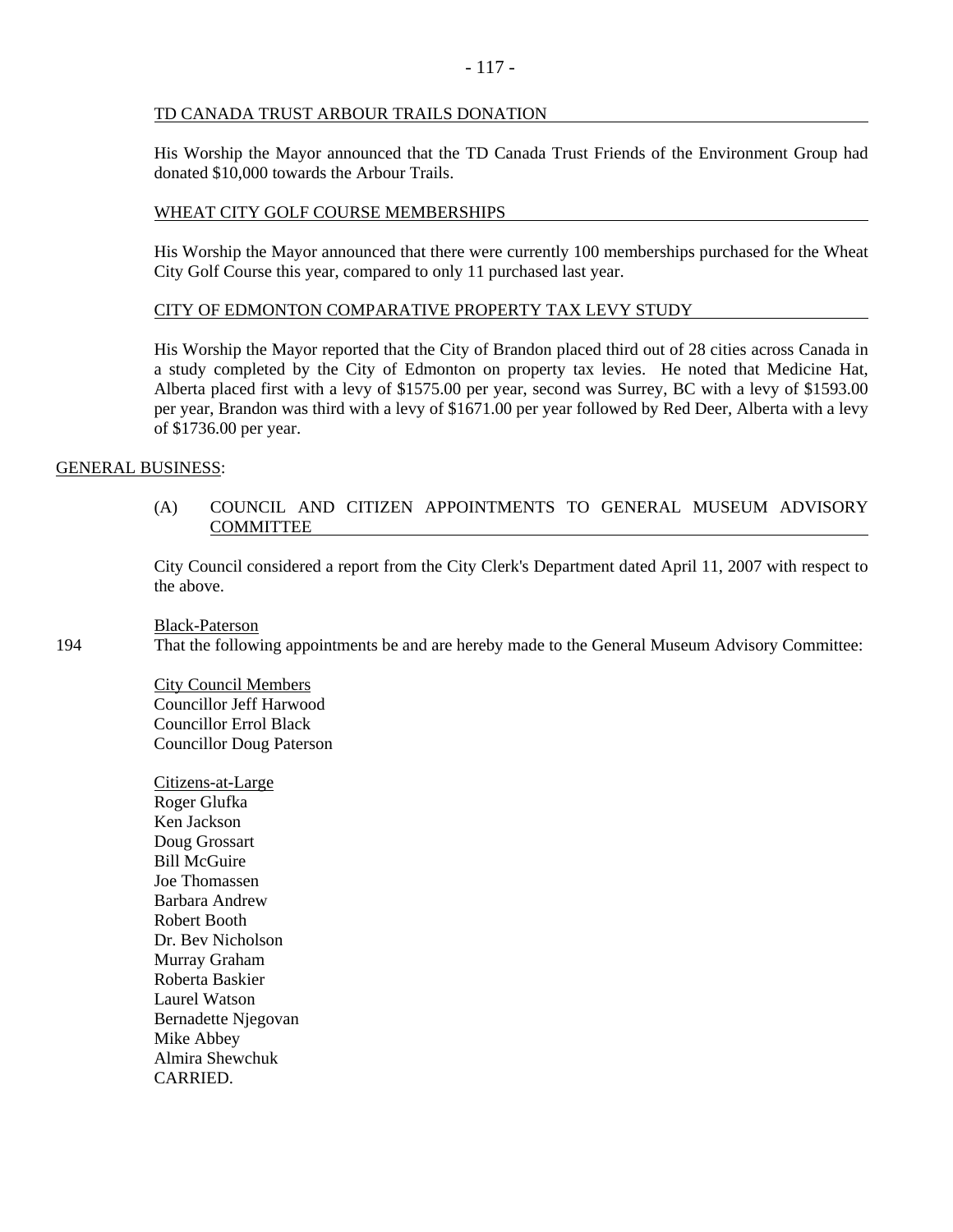# (B) AFFORDABLE HOUSING PLAN

Submitted for consideration was a report from Economic Development Brandon dated April 11, 2007 with respect to the above.

#### Blight-Paterson

195 That the Brandon Affordable Housing Plan dated March 2007 be approved. CARRIED.

Prior to the above motion being voted on, it was suggested that a firm plan of action was required to ensure steps were taken to fulfill the affordable housing initiatives outlined in the plan.

It was also suggested that the City investigate the possibility of tax receipts or income tax deductions for donations and the establishment of a home ownership mentoring program.

# (C) PROPOSAL TO SUBDIVIDE PROPERTY IN THE 700 BLOCK OF FRANKLIN STREET (HABITAT FOR HUMANITY BRANDON)

Considered was a report from the Planning Department dated April 11, 2007 with respect to the above.

# Black-Paterson

196 That the application of Habitat For Humanity Brandon to subdivide 701, 702, 705, 706, 709, 710, 713, 714, 717, 718, 721, 722, 725, 726, 729, 730, 734 and 738 Franklin Street (Lots 21/40, Block 22 and Lots 1/17, Block 23, Plan 9 BLTO) be approved. CARRIED.

# (D) NOMINATION OF FORMER COUNCILLOR RICK CHREST FOR LIFE MEMBERSHIP PIN - ASSOCIATION OF MANITOBA MUNICIPALITIES

City Council considered a report from the City Clerk dated April 11, 2007 with respect to the above.

Campbell-Jessiman

197 That the nomination of former Councillor Rick Chrest for consideration by the Association of Manitoba Municipalities for receipt of its Lifetime Membership Pin be hereby endorsed due to Councillor Chrest's tremendous contributions over the years as an elected official, a community minded citizen and business person in and for the City of Brandon and its residents. CARRIED.

# (E) TENDER NO. 46/07 CONTRACT A SURFACE WORKS AND UNDERGROUND

Councillor Rice declared an interest in this and the next two items of business as he is employed in the industry and left the Council Chamber without any further discussion to avoid a conflict.

Submitted for consideration was a report from the General Manager of Development Services dated April 10, 2007 with respect to the above.

#### Black-Blight

198 That the low bid of Zenith Paving Ltd. for Contract A Surface Works and Underground as per tender and specifications at a cost of \$2,973,565.65 (including G.S.T.) be accepted. CARRIED.

#### (F) TENDER NO. 42/07 CONTRACT C SIDEWALK WORKS

Submitted for consideration was a report from the General Manager of Development Services dated April 5, 2007 with respect to the above.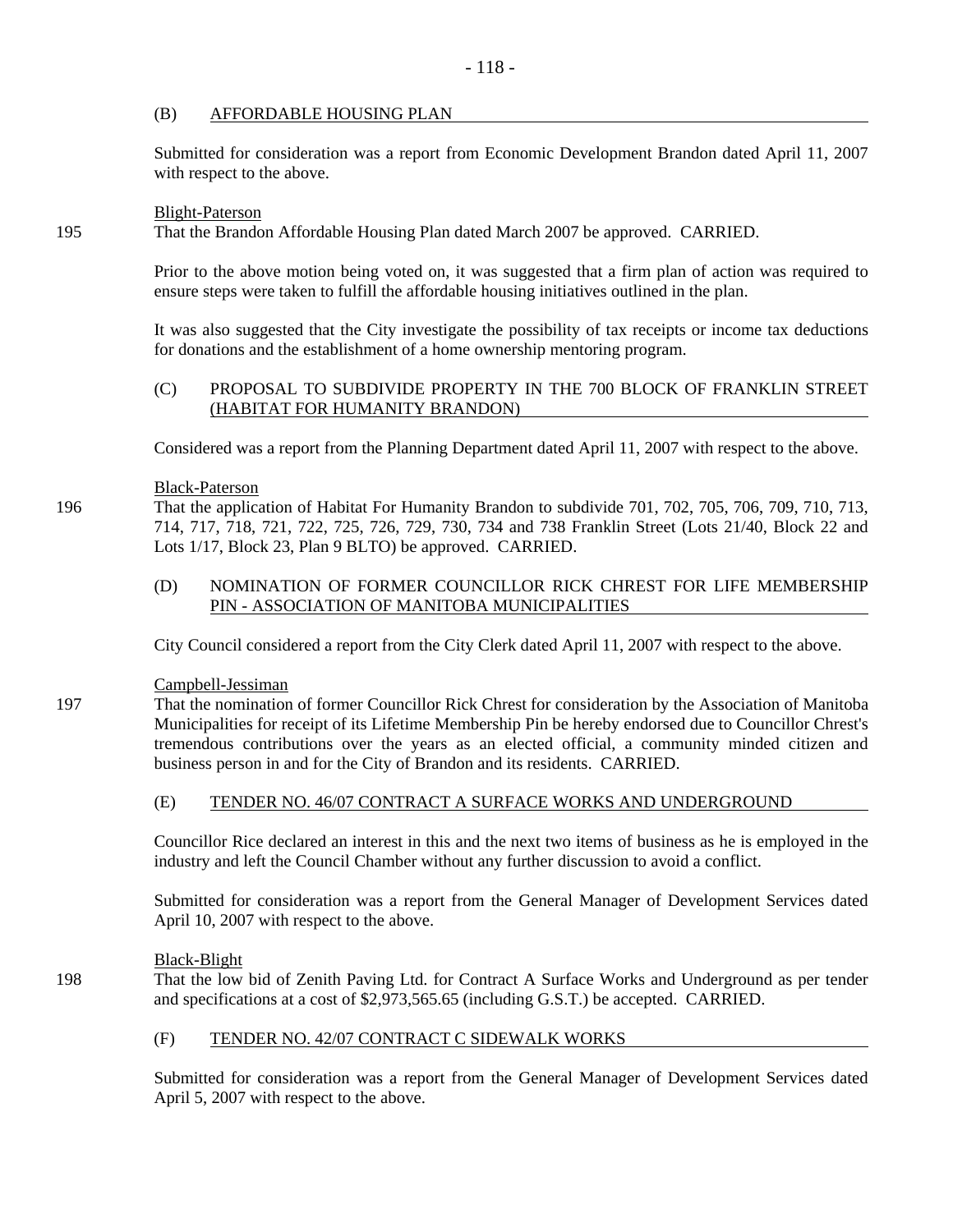# Harwood-McCrae

199 That the low bid of Zenith Paving Ltd. for Contract C Sidewalk Works as per tender and specifications at a cost of \$599,725.07 (including G.S.T.) be accepted. CARRIED.

# (G) TENDER NO. 43/07 CONTRACT E SEAL COAT WORKS

Considered was a report from the General Manager of Development Services dated April 5, 2007 with respect to the above.

#### McCrae-Black

200 That the low bid of Zenith Paving Ltd. for Contract E Seal Coat Works as per tender and specifications at a cost of \$475,797.02 (including G.S.T.) be accepted. CARRIED.

Following the above motions being voted on, Councillor Rice re-entered the Council Chamber.

# (H) WAIVING OF TRANSIT FEES FOR BRANDON'S 125TH BIRTHDAY CELEBRATIONS

City Council considered a report from the General Manager of Operational Services dated April 9, 2007 with respect to the above.

#### Harwood-Paterson

201 That the waiving of transit fees for May 30, 2007 from 4:00 p.m. until the end of the day and for the full day on June 30, 2007 be approved. CARRIED AS AMENDED.

# AMENDMENT

#### Campbell-Paterson

202 That the above motion be amended by including after the words: "June 30, 2007", the words: "for regular and handi-transit service". CARRIED.

# (I) 4-WAY STOP SIGNS AT MCDONALD AVENUE IN THE VICINITY OF 19TH TO 22ND STREETS - COUNCILLOR PATERSON

Submitted for consideration was a report from Councillor D. Paterson dated February 5, 2007 with respect to the above in accordance with his notice of motion filed at the February 5, 2007 meeting of City Council.

#### Paterson-Black

That 4-way stop signs be installed at the intersection on McDonald Avenue in the vicinity of 19th to 22nd Streets to alleviate speeding and traffic safety concerns. NOT VOTED ON.

#### Paterson-Black

203 That the matter of installing 4-way stop signs at McDonald Avenue in the vicinity of 19th to 22nd Streets be referred to the first meeting of Council following receipt of the Brandon Road Network Study. CARRIED.

# (J) 3-WAY STOP SIGNS AT KIRKCALDY AND KNOWLTON DRIVES - COUNCILLOR PATERSON

Considered was a report from Councillor D. Paterson dated February 5, 2007 with respect to the above in accordance with his notice of motion filed at the February 5, 2007 meeting of City Council.

#### Paterson-Black

That 3-way stop signs be installed at the intersection of Kirkcaldy and Knowlton Drives to alleviate speeding and traffic safety concerns. NOT VOTED ON.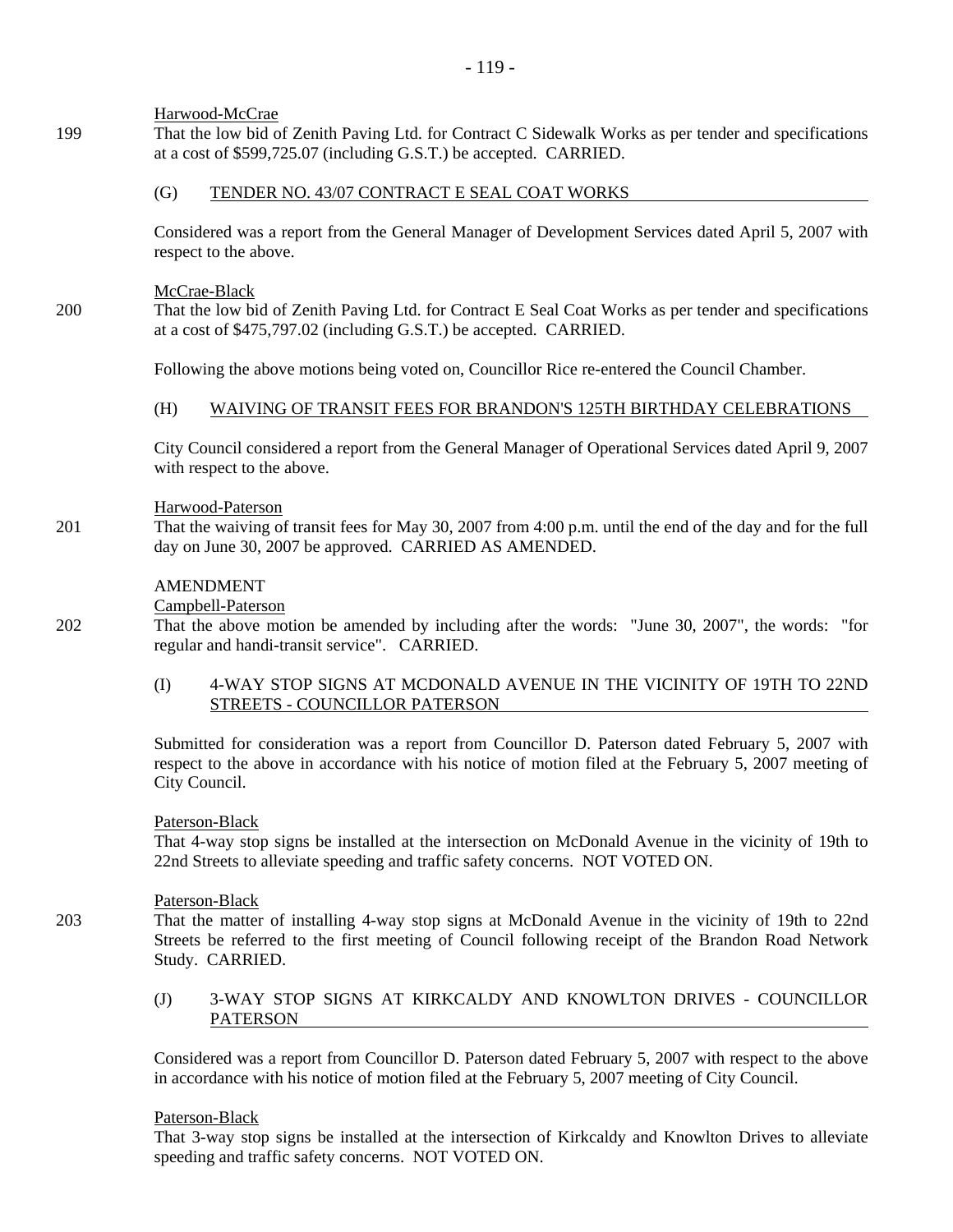#### Paterson-Black

204 That the matter of installing 3-way stop signs at Kirkcaldy and Knowlton Drives be referred to the first Council meeting following receipt of the Brandon Road Network Study. CARRIED.

#### BY-LAWS:

NO. 6859 - TO REZONE PROPERTY LOCATED AT 25 - 26TH STREET FROM RLD RESIDENTIAL LOW DENSITY MULTIPLE FAMILY ZONE TO RMD RESIDENTIAL MODERATE DENSITY MULTIPLE FAMILY ZONE (5326028 MANITOBA LTD. O/B/O VAN PROPERTIES MANAGEMENT) NO FURTHER READINGS

Considered was a report from the Planning Department dated April 11, 2007 with respect to the above

Harwood-Jessiman

- 205 That By-law No. 6859 to rezone property located at 25 26th Street (Parcel B, Plan 35917 BLTO) from RLD Residential Low Density Multiple Family Zone to RMD Residential Moderate Density Multiple Family Zone be given no further readings. CARRIED.
- NO. 6862 TO REZONE PROPERTY LOCATED SOUTH OF VAN HORNE AVENUE AND WEST OF 39TH STREET FROM DR DEVELOPMENT RESERVE ZONE TO RSF RESIDENTIAL SINGLE FAMILY ZONE (WAVERLY DEVELOPMENTS) 1ST READING

City Council considered a report from the Planning Department dated April 11, 2007 with respect to the above.

#### Blight-McCrae

- 206 That By-law No. 6862 to rezone property located south of Van Horne Avenue and west of 39th Street in Pt. NE 1/4 16-10-19 WPM (Lots 21/35, Block 10; Lots 5/35, Block 11; Lots 1/20, Block 2; Lots 1/3, Block 13; Lots 1/4 and 37/40, Block 14; Lots 36/40, Block 15, Plan 269 BLTO) from DR Development Reserve Zone to RSF Residential Single Family Zone be read a first time. CARRIED.
- NO. 6863 TO REZONE PROPERTY LOCATED SOUTH OF MARYLAND AVENUE BETWEEN 9TH AND 13TH STREETS FROM DR DEVELOPMENT RESERVE ZONE TO RSF RESIDENTIAL SINGLE FAMILY ZONE, RMD RESIDENTIAL MODERATE DENSITY MULTIPLE FAMILY ZONE AND RLD RESIDENTIAL LOW DENSITY MULTIPLE FAMILY ZONE (VBJ DEVELOPMENT LTD.) 1ST READING

Submitted for consideration was a report from the Planning Department dated April 10, 2007 with respect to the above.

Campbell-Jessiman

207 That By-law No. 6863 to rezone property located south of Maryland Avenue between 9th and 13th Streets (Pt. SW 1/4 11-10-19 WPM)from DR Development Reserve Zone to RSF Residential Single Family Zone, RMD Residential Moderate Density Multiple Family Zone and RLD Residential Low Density Multiple Family Zone be read a first time. CARRIED.